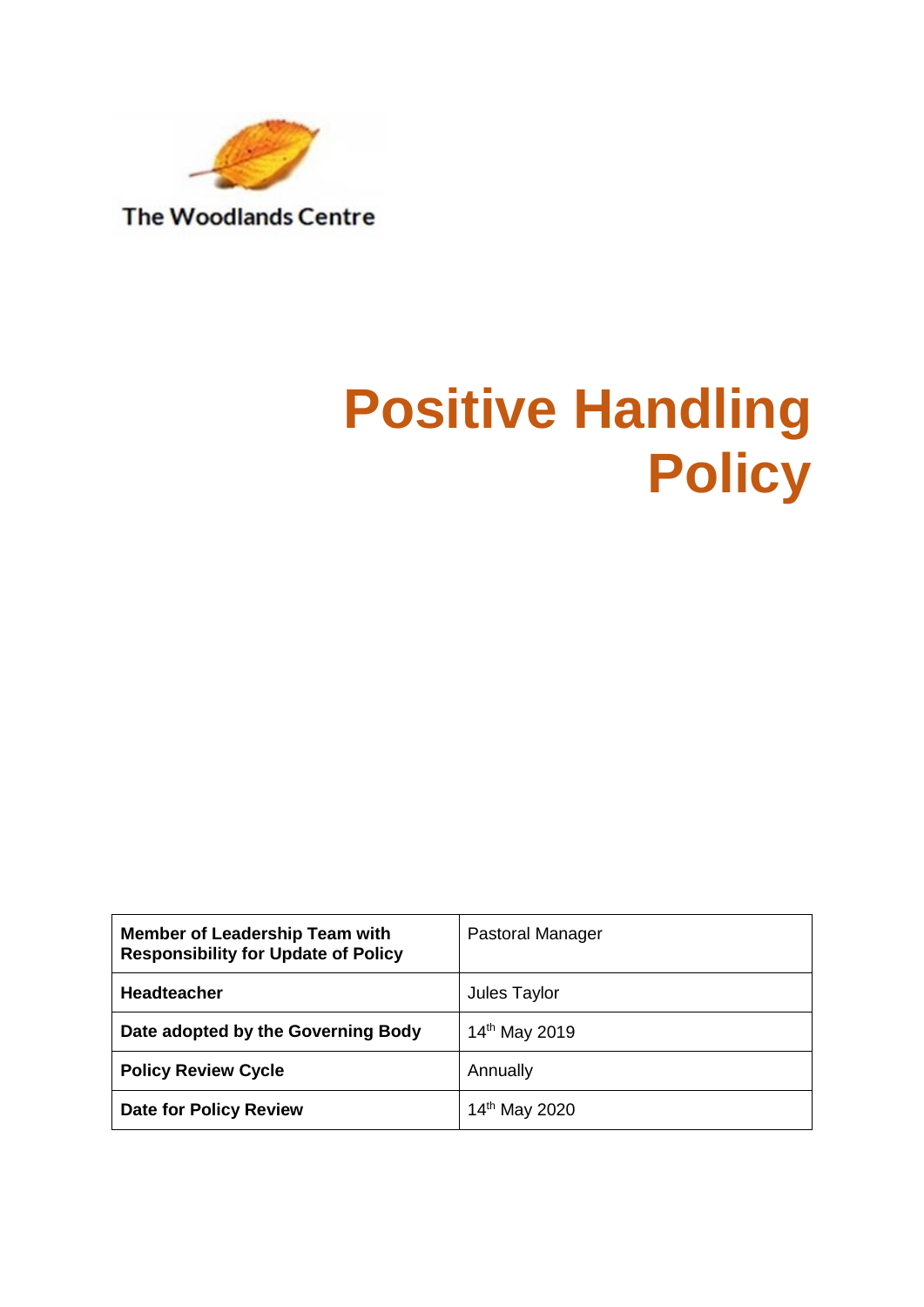## **Policy Statement**

Staff at this school are trained to look after the pupils in their care. Staff have a duty to intervene in order to prevent pupils from hurting themselves or others. There may also be situations in which a child seriously disrupts good order in the school or causes damage to property. If a member of staff ever needs to intervene physically they will follow the school's Positive Handling Policy. This policy is available to view on our website.

## **Introduction**

The term 'Positive Handling' includes a wide range of supportive strategies for managing challenging behaviour. Included in this framework are a small number of responses which may involve the use of force to control or restrain a pupil. The term 'physical restraint' is used when force is used to overcome active resistance. These are referred to as 'Restrictive Physical Interventions' in national Guidance (DfES/DoH 2002). A clear and consistent positive handling policy supports pupils who have social, emotional and behavioural needs within an ethos of mutual respect, care and safety.

Pupils with severe behavioural difficulties sometimes present a risk to themselves and others. Section 550A of the Education Act 1996 describes the circumstances in which teachers and others authorised by the Headteacher may use reasonable force to control or restrain pupils. Examples of when such action may be reasonable are to prevent injury to people, damage to property or the breakdown of discipline.

This policy details how we implement the guidance in this school. It should be considered alongside the most recent LA policy statements and recent local and national guidance. It is designed to help staff to ensure that any actions they take are reasonable, proportionate and absolutely necessary.

# **School Expectations**

The school takes seriously its duty of care towards pupils, employees and visitors to the school. Staff protection is an important part of child protection; both depend on confident and competent staff who feel supported by the leadership team. This policy has a clear focus.

- The first and paramount consideration is the welfare of the children in our care.
- The second is the welfare and protection of the adults who look after them.

## **Positive Behaviour Management**

All physical interventions within this school are conducted within a framework of positive behaviour management. The school behaviour policy is intended to reward effort and application, and encourage pupils to take responsibility for improving their own behaviour. Part of our preventative approach to risk reduction involves looking for early warning signs, learning and communicating any factors which may influence poor behaviour and taking steps to divert behaviours leading towards foreseeable risk. Pupils are encouraged to participate in the development of their own Positive Handling Plans by focusing on positive alternatives and choices. Parents are also encouraged to contribute. However, if problems arise, staff have an additional responsibility to support all pupils when they are under pressure and safely manage crises if, and when, they occur.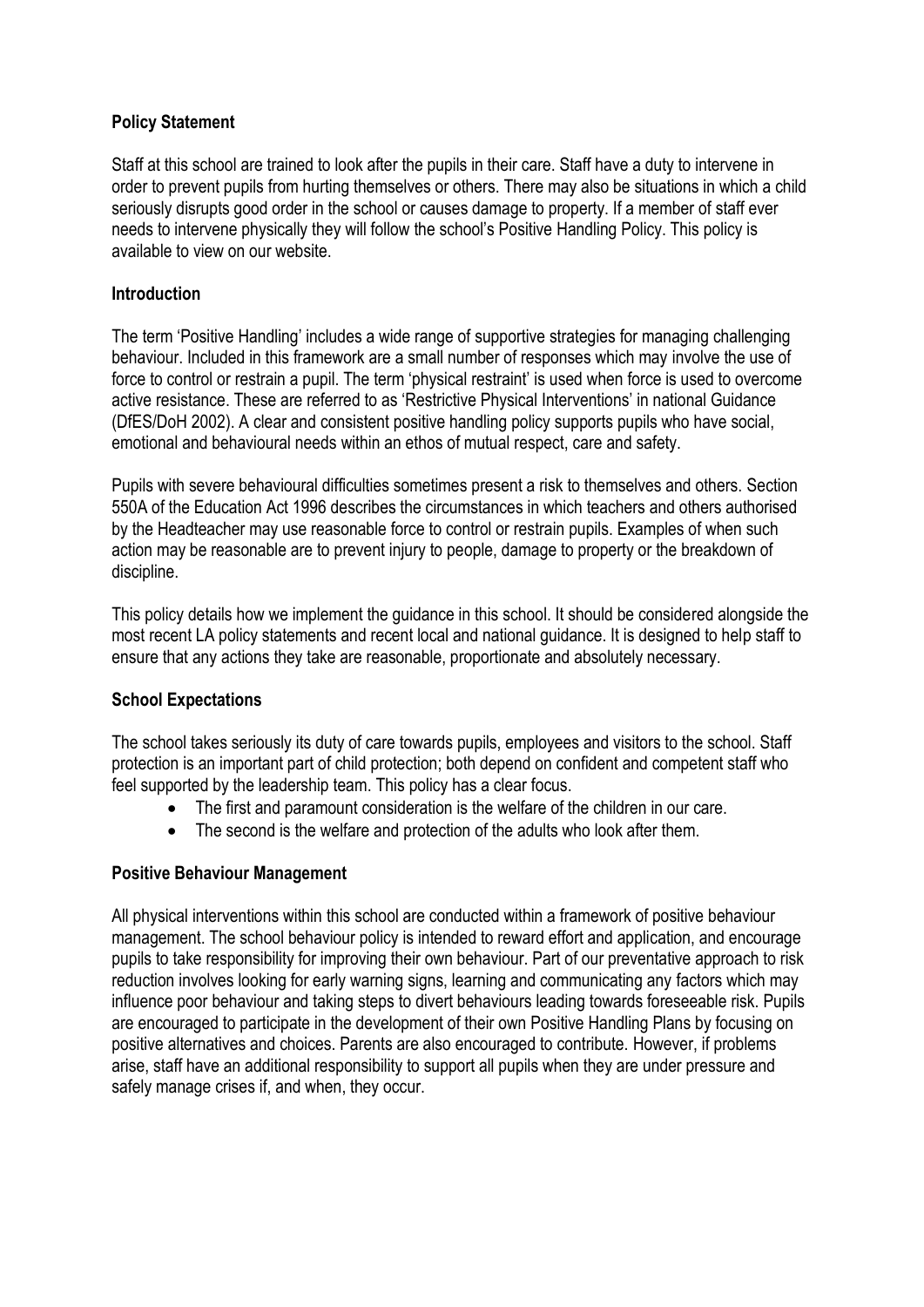# **Alternatives to Physical Controls**

A member of staff who chooses not to make a physical intervention can still take effective action to reduce risk. They can:

- Show care and concern by acknowledging unacceptable behaviour and requesting alternatives using negotiation and reason.
- Give clear directions for pupils to stop.
- Remind them about rules and likely outcomes.
- Remove an audience or take vulnerable pupils to a safer place.
- Make the environment safer by moving furniture and removing objects which could be used as weapons.
- Use positive touch to guide or escort pupils to somewhere less pressured.
- Ensure that colleagues know what is happening and get help.

## **Modifications to Environment**

Ideally, staff will not be waiting until a crisis is underway before conducting a risk assessment of the environment. We know that some pupils at this school may exhibit extreme and possibly dangerous behaviour. In general it is a good rule to keep the environment clutter free. This may mean giving consideration to secure storage for a range of everyday objects when they are not being used. For example:

- How is the availability of pointed implements (including pens, pencils, compasses and darts) controlled?
- What small items are available to an angry pupil who may be tempted to use them as missiles?
- What objects are available to be used as blunt instruments?
- Do they all need to be left out all the time?
- Are there sharp edges or corners which present a risk?
- Is the design arrangements or furniture safe and appropriate for pupils who exhibit extreme behaviour?
- Is there a comfortable place to sit with an agitated pupil?
- Are protocols in place to encourage angry pupils to take themselves to a safer place?

## **Help Protocols**

The expectation at this school is that all staff should support one another. This means that staff always offer help and always accept it. Help does not always mean taking over. It may mean just staying around in case you are needed, getting somebody else or looking after somebody else's group. Supporting a colleague does not only mean agreeing with their suggestions and offering sympathy when things go wrong. Real support sometimes means acting as a critical friend to help colleagues become aware of possible alternative strategies. Good communication is necessary so that colleagues avoid confusion when help is offered and accepted. They need to agree scripts so that all parties understand what sort of assistance is required and what is available.

## **Well Chosen Words**

A well chosen word can sometimes avert an escalating crisis. When pupils are becoming angry there is no point in getting into an argument. Telling people to calm down can actually wind them up. Pointing out what they have done wrong can make things worse. The only purpose in communicating with an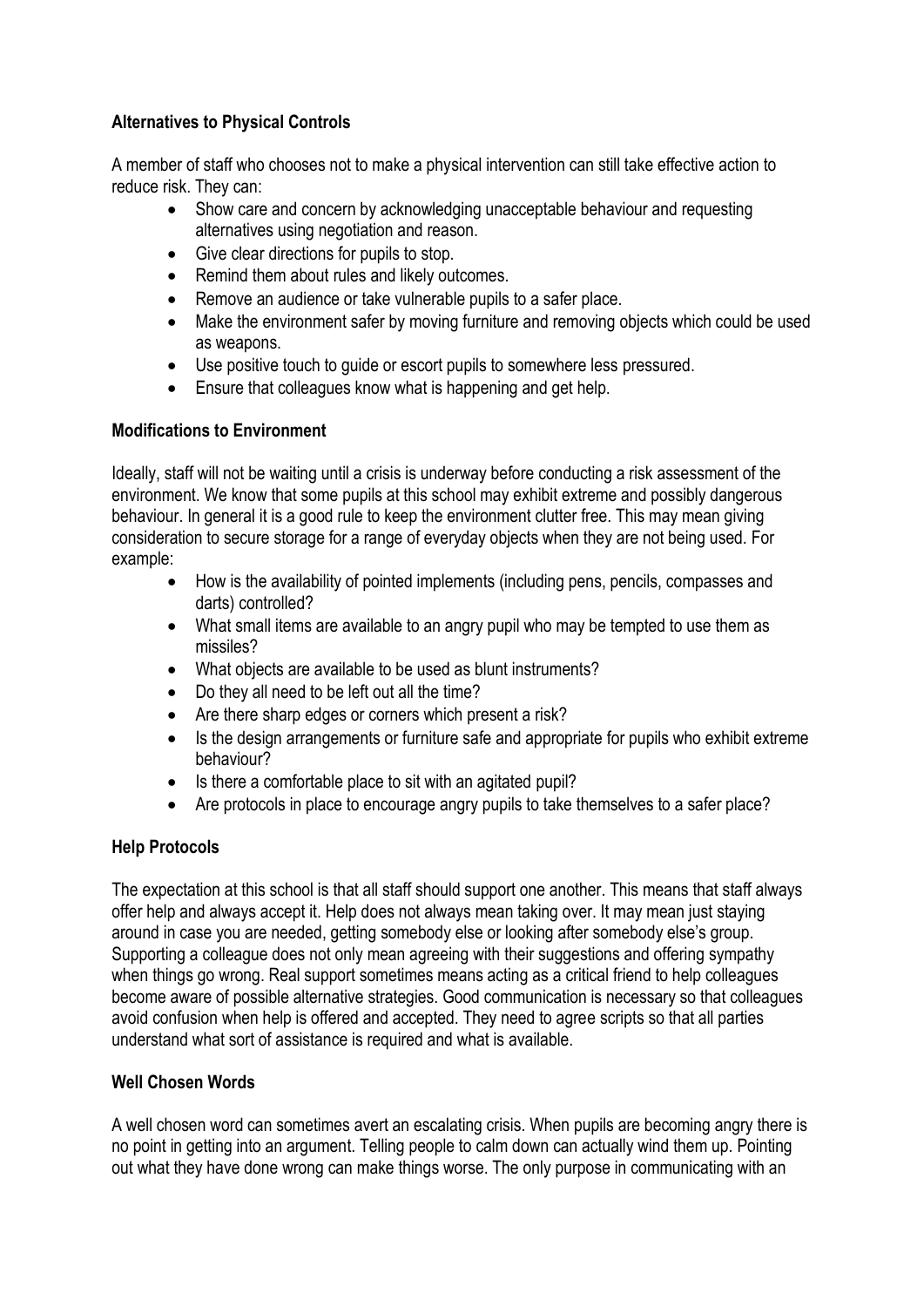angry person is to prevent further escalation. It is better to say nothing and take time to choose your words carefully than to say the wrong thing and provoke a further escalation.

## **The Last Resort Principal**

At this school we only use physical restraint when there is no realistic alternative. This does not mean that we always expect people to methodically work their way through a series of failing strategies, before attempting an intervention in which they have some confidence. Nor does it mean always waiting until the danger is imminent, by which time the prospect of safely managing it may be significantly reduced. National guidance is clear on this point.

"If necessary staff have the authority to take immediate action to prevent harm occurring even if the harm is expected to happen some time in the predictable future." *Para 10 Page 4 Department of Health – 1997 – "The Control of Children in the Public Care: Interpretation of the Children Act 1989" – London: H M S O*

It does mean that we expect staff to conduct a risk assessment and choose the safest alternative. It also means that we expect staff to experiment and think creatively about any alternatives to physical intervention which may be effective.

## **Proactive Physical Interventions**

It is sometimes reasonable to use physical controls to prevent extreme behaviour from becoming dangerous provided that it is an agreed part of the Positive Handling Plan. Examples of this are where a pupil has shown ritual patterns of behaviour, which in the past have led to the child becoming more distressed and violent. In such circumstances it may be reasonable to withdraw the child to a safer place when the pattern of behaviour begins, rather than wait until the child is distressed and out of control. The paramount consideration is that the action is taken in the interest of the child and that it reduces, rather than increases, risk.

## **Reasonable and Proportionate**

Any response to extreme behaviour should be reasonable and proportionate. People should not react in anger. If they feel they are becoming angry they should consider withdrawing to allow someone else to deal with the situation. Where staff act in good faith, and their actions are reasonable and proportionate, they will be supported.

When physical controls are considered staff should think about the answers to the following questions:

- How is this in the best interest of the pupil?
- Why is a less intrusive intervention not preferable?
- Why do we have to act now?
- Why am I the best person to be doing this?
- Why is this absolutely necessary?

If staff can answer these questions it is more likely that a physical intervention will be judged to be reasonable and proportionate.

#### **Unreasonable use of Force**

It is not reasonable to use force simply to enforce compliance in circumstances where there is no risk. Nor is it reasonable to use any more force than is necessary to achieve a reduction in risk. Under no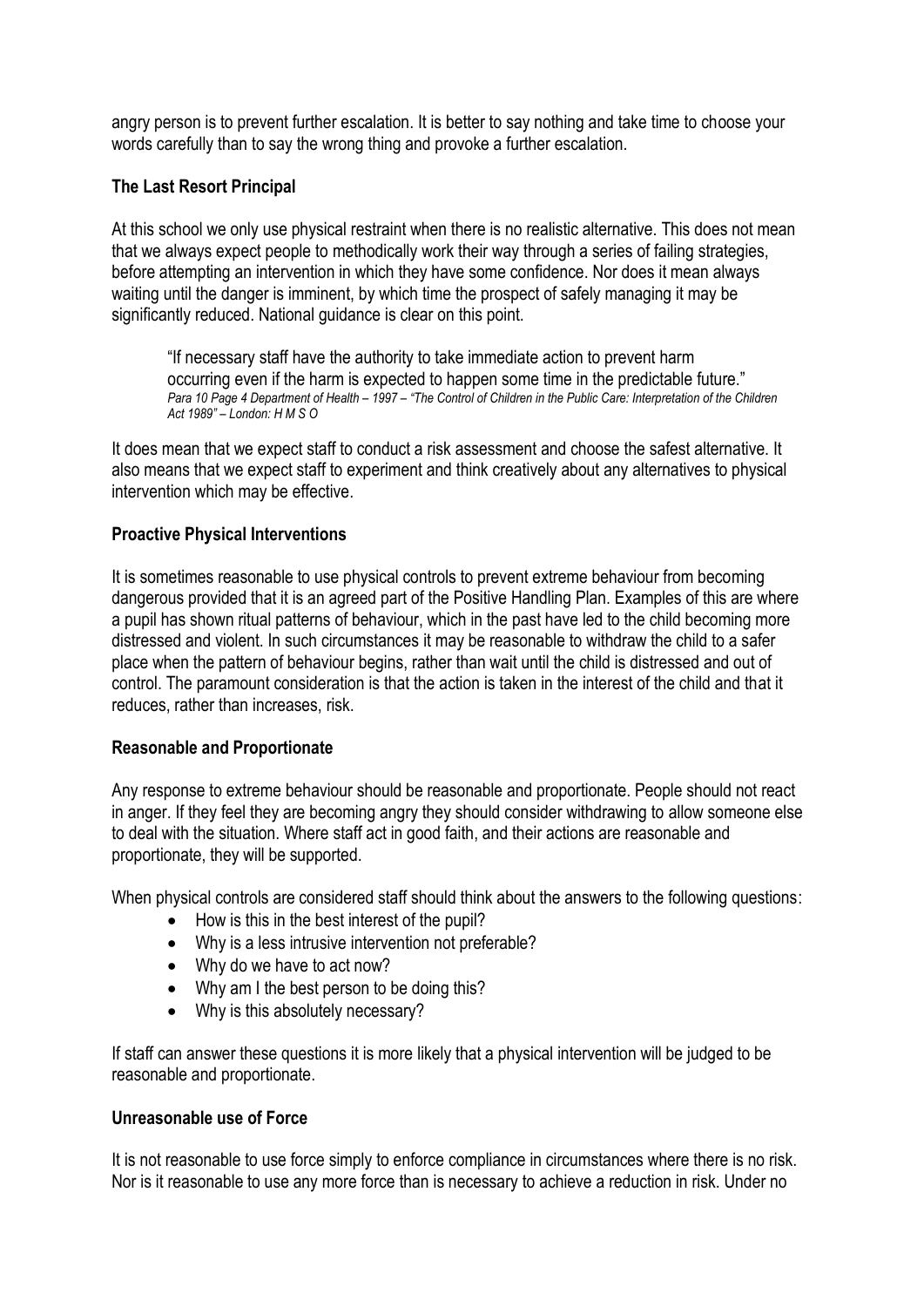circumstances should pain be deliberately inflicted or should pupils be deliberately subjected to undignified or humiliating treatment (this should not be confused with the unavoidable discomfort associated with some approved techniques for disengaging from assaults such as bites and grabs). Other than as a one-off emergency measure to protect health and safety, force should never be used to keep a pupil secluded. Seclusion is only lawful by specific court order and cannot become part of a planned strategy at this school.

# **Team Teach**

It is the policy of Woodlands that all staff working closely with pupils are trained in the pre-emotive and responsive positive handling strategies and techniques of Team Teach, to complement the behaviour management approaches and strategies reflected in the School Behaviour Policy. Further details of the Team Teach approach can be found in the Woodlands Team Teach documents and on the Team Teach website [\(www.team-teach.co.uk\)](http://www.team-teach.co.uk/).

## **Health and Safety**

If dangerous behaviour presents a significant risk of injury to people, there is a legal Health and Safety issue to be addressed. Dangerous behaviour should be regarded just as seriously as dangerous equipment. Dangerous occurrences should be reported to the person responsible for Health and Safety in the school. We all have shared responsibility to identify risk, communicate potential risks and take active steps to reduce risk wherever possible. We recognise that it is not possible to entirely remove risk. Sometimes things go wrong even when we make our best efforts to do the right thing. Sometimes we are faced with unpalatable choices. In these circumstances we have to try and think through the outcomes of the options available, balance the risks and choose whatever course of action which seems to involve the least risk.

As a minimum requirement, in order to comply with health and safety legislation, each employee has a responsibility to ensure that they are conversant with school and policy and guidance, and to cooperate to make the school safer. It is also a requirement that they participate in training if they are directed to do so. This does not necessarily mean that all staff can be involved in all the physical activities. The non physical aspects of positive handling training are crucially important to.

When considering a pupil's behaviour staff should think about the following questions:

- Can we anticipate a Health and Safety risk related to this pupil's behaviour?
- Have we got all the information we need to conduct a risk assessment?
- Have we provided a written plan as a result?
- What further steps can we take to prevent dangerous behaviour from developing?

## **Risk Assessment**

Informal risk assessments should be a routine part of life for staff working with pupils who may exhibit extreme behaviour. Responsible staff should think ahead to anticipate what might go wrong. If a proposed activity or course of action involves unacceptable risk the correct decision is to do something else.

Factors which might influence a more immediate risk assessment, and therefore a decision about how to intervene, might include the state of health and fitness of the staff member, their physical stature, competence, confidence and relationships with the pupils concerned. Confidence and competence are often related to the level of staff training. Other than in an emergency, staff should only attempt physical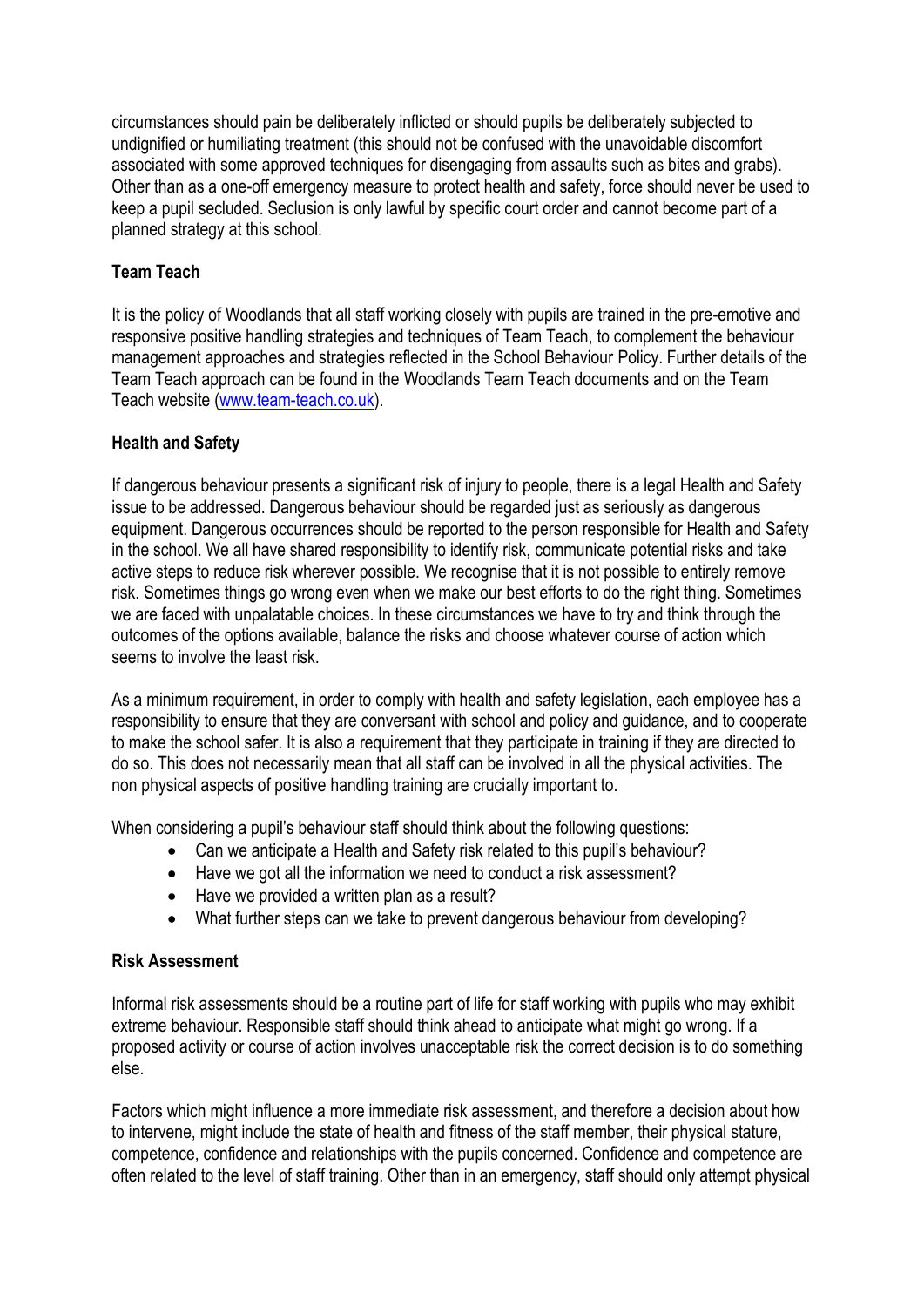controls when they are confident that such action will result in a reduction of risk. When faced by extreme behaviour, or even in a fight situation, the judgement may be that by becoming involved, the member of staff will increase the chance of somebody getting hurt. In this the correct decision is to hold back from the physical controls.

## **Getting Help**

At this school the following support structures are in place:

- IEP's and Behaviour Support plans kept on file in each classroom to ensure all relevant information about each pupil is available to all members of staff working with them.
- Daily briefing sessions in the morning to update staff on current issues and share information.
- Use of help protocols and language to remind all staff of availability of colleagues to offer help including change-overs of staff during a crisis situation with a pupil.
- Debrief sessions after a crisis with the pupil(s) involved, reflecting on how crisis was managed by all involved and identifying any points for review or learning.
- Daily debrief sessions for all staff to share experiences, concerns and access support from each other, led by a member of the SMT.
- Termly refresher meetings in the Team Teach strategies and techniques for all staff, and continuous review by SMT to inform these.
- Staff access to psychotherapy drop-in sessions weekly and aromatherapy/massage/counselling sessions once a term.

#### **Positive Handling Plans**

Risk management is regarded as an integral part of behaviour management planning. All pupils who have been identified as presenting a risk should have a Positive Handling Plan. The plan details any strategies which have been found to be effective for that individual, along with any particular responses which are not recommended. If particular physical techniques have been found to be effective they should be named, along with alerts to any which have proved ineffective or which caused problems in the past. Positive Handling Plans should be considered alongside the Statement and any other planning documents which relate to the pupil. They should take account of age, sex, level of physical, emotional and intellectual development, special need and social context. Positive Handling Plans should result from multi-professional collaboration and be included in a Pastoral Support Plan or IEP.

#### **Responding to Unforeseen Emergencies**

Even the best planning systems cannot cover every eventuality and the school recognises that there are unforeseen or emergency situations in which staff have to think on their feet. It is not enough to thoughtlessly apply rules without thinking through the likely consequences. The key principals are that any physical intervention should be:

- $\bullet$  in the best interest of the child;
- reasonable and proportionate:
- intended to reduce risk:
- the least intrusive and restrictive of those options available which are likely to be effective.

Whenever a physical intervention has to be made there should be a verbal warning. Where possible, staff should always attempt to use diversion or defusion in preference to physical interventions. They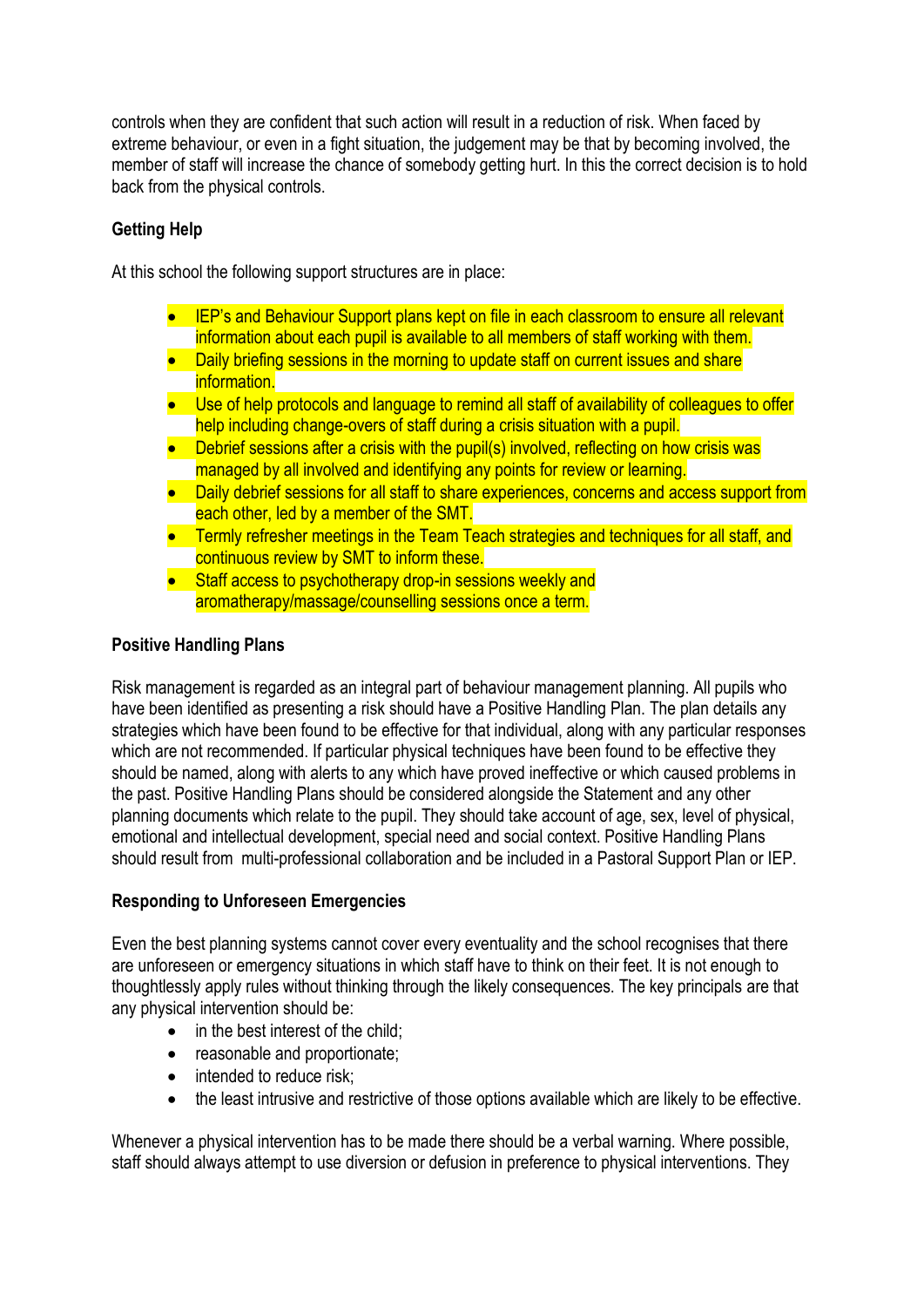should only use the techniques and methods approved for use in this school. In general, if staff act in good faith and their actions are reasonable and proportionate, they will be supported.

## **The Post Incident Support Structure for Pupils and Staff**

Following a serious incident, it is the policy if this school to offer support for all involved. People take time to recover from a serious incident. Until the incident has subsided the only priority is to reduce risk and calm the situation down. Staff should avoid saying or doing anything which could inflame the situation during the recovery phase. Immediate action should be taken to ensure medical help is sought if there are any injuries which require more than basic first aid. All injuries should be reported and recorded using the school's systems. It is important to note that injury in itself is not evidence of malpractice. Even when staff attempt to do everything right, things can go wrong. Part of the post incident support for staff may involve a reminder of this, as people tend to blame themselves when things go wrong. Time needs to be found to repair relationships. When careful steps are taken to repair relationships a serious incident does not necessarily result in long term damage. This is an opportunity for learning for all concerned. Time needs to be given to following up incidents so that pupils have an opportunity to express their feelings, suggest alternative courses of action for the future and appreciate other people's perspective. When time and effort are put into a post incident support structure the outcome of a serious incident can be learning, growth and strengthened relationships.

## **Complaints**

It is not uncommon for pupils to make allegations of inappropriate or excessive use of force following an incident. The school has a formal Complaints Procedure. Pupils should be reminded of the procedure and encouraged to use the appropriate channels. The complaints policy applies equally to staff. We are an open school and promote transparent policy and practice in order to protect the interests of staff and pupils alike. Any staff concerns regarding the welfare of children should be taken to the designated safeguarding lead. Any safety concerns should be reported to the designated person for Health and Safety.

# **Training**

Teachers and anyone authorised by the Headteacher who are expected to use planned physical techniques should be trained. This school has adopted the Team Teach Model of training. All training courses have been fully accredited by the British Institute of Learning Disabilities (BILD) in accordance with DfE and Department of Health guidance. Positive handling training is always provided by qualified instructors with rigorous guidelines.

The level of training recommended is related to the level of risk faced by the member of staff. Our preferred approach is for whole staff team training. Office staff may not require the same level of training in physical techniques as those working directly with the most challenging pupils, however all staff benefit from the whole school training. The level of training required is kept under review and may change in response to the needs of our clients. Once trained, staff should practice regularly guidance of our in-house instructor and bring any problems or concerns to him..

## **Recording**

Whenever overpowering force is used the incident must be recorded using the approved forms. The RPI book is kept in the Head of schools office, and the incident sheets are kept in folders in the staff room. All staff involved in an incident should contribute to the record which should be completed within